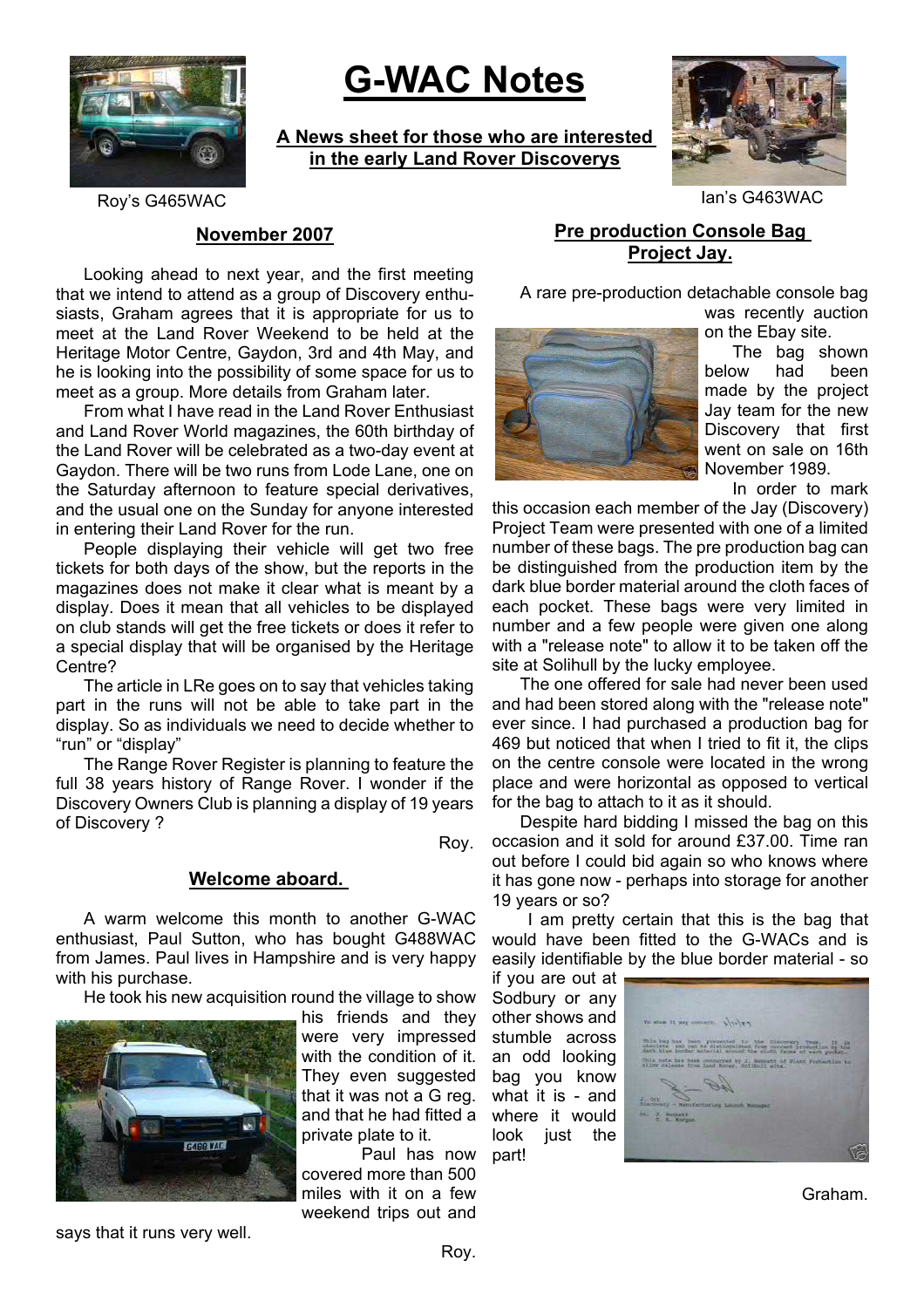#### **G524WAC**

Since selling 488 last month it has given me a real impetus to get on with 524 and so far is progressing well. I've cleaned off all the corrosion on the body panels now, taken it back to bare metal and started filling, especially the hole on the offside panel behind the door. The panel is salvageable so there is no



need to cut and replace at this stage, which is good. I had bought several cans of touch up spray from



Land Rover but when applying it was very thin and didn't cover well over the primer. I eventually ended up in Halfords and they made me up some paint in the right colour and stuck it in an aerosol - 300ml all for £10.99! Ideally you should take the paint code from the VIN plate, I didn't but Halfords managed to get the right colour from the name / year / vehicle etc. It was good especially as Land Rover only did Marseilles Blue for about the first 12-18 months of production. The coverage is excellent and the colour match looks spot on. I'm very pleased with the result.

It's nice to be starting the positive repair phase now, rather than just collecting bits and reeling at the size of the job ahead. Cleaning back the years of neglect. Very satisfying!

Lee Donal is planning a visit to his brother in Warwickshire at the end of November in order to get 603 MoTd and has kindly offered to drop in on me on the way home, bringing his overalls. He'll help me

swap over the rear door and bonnet that I salvaged from 313, which I bought as a donor car, as they are the right colour already and in better condition than the originals on 524. I'll keep the original door for spares, as it is mostly complete, although some of the internal components were removed when I bought 524. The bonnet will also be kept "for a rainy day"

The car is booked in with Nick, my welder, just before Christmas so that gives me a deadline to complete the painting and do the repairs to the front section of the roof panel above the windscreen. I will need to remove the old screen first but that has a big crack in it and therefore would need to be replaced anyway. I bought a 2nd hand screen from a breaker on Ebay plus a windscreen seal that's much better than the original one.



The next job will be to remove all the interior, carpets, seats, and side panel trims, which may well reveal more for Nick to weld up!

Once the welding to the rear body cross member, sills, front inner wings and whatever else is found is sorted, I then plan to replace all the suspension components plus all four brake discs and pad sets sometime in January.

James

#### **Cellulose – Based Paints.**

The EU Paints Directive take effect at the end of this year, when it will be illegal to sell paint products for general use in car refinishing, which contain high levels of Volatile Organic Compounds (VOLs)

There is however a derogation for these paints to be used, by a licensed user, on vehicles that are deemed to be of 'historic or cultural importance'. Details are sketchy about how to apply for a licence or how the system will be administered.

It may be wise to stock up on paint and thinners now before the ban comes into force. Perhaps any colour close to that of your car should be bought as it can be used for a build up of coats prior to the final coats of top colour.